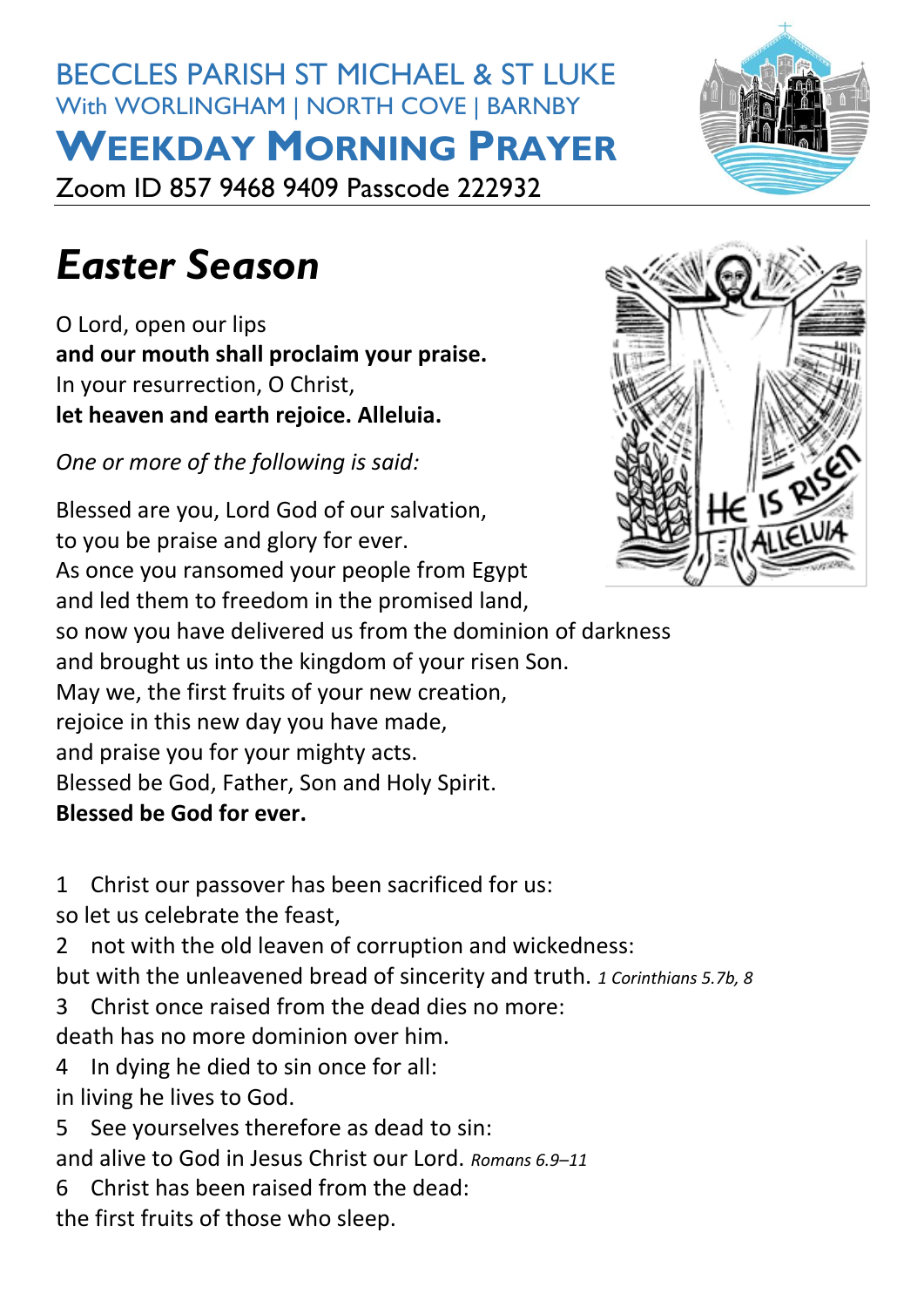7 For as by man came death: by man has come also the resurrection of the dead; 8 for as in Adam all die: even so in Christ shall all be made alive. *1 Corinthians 15.20–22* **Glory to the Father and to the Son and to the Holy Spirit; as it was in the beginning is now and shall be for ever. Amen.**

*This opening prayer may be said* The night has passed, and the day lies open before us; let us pray with one heart and mind.

*Silence is kept.*

As we rejoice in the gift of this new day, so may the light of your presence, O God, set our hearts on fire with love for you; now and for ever. **Amen.**

*The appointed [psalm](https://www.churchofengland.org/common-material/psalter#mm13a) is said. Each psalm or group of psalms may end with* **Glory to the Father and to the Son and to the Holy Spirit; as it was in the beginning is now and shall be for ever. Amen.**

SCRIPTURE READING

*The Benedictus (The Song of Zechariah) Refrain:*

#### **The Lord is risen from the tomb who for our sakes hung upon the tree. Alleluia.**

1 Blessed be the Lord the God of Israel, who has come to his people and set them free.

2 He has raised up for us a mighty Saviour, born of the house of his servant David.

3 Through his holy prophets God promised of old

to save us from our enemies, from the hands of all that hate us,

4 To show mercy to our ancestors,

and to remember his holy covenant.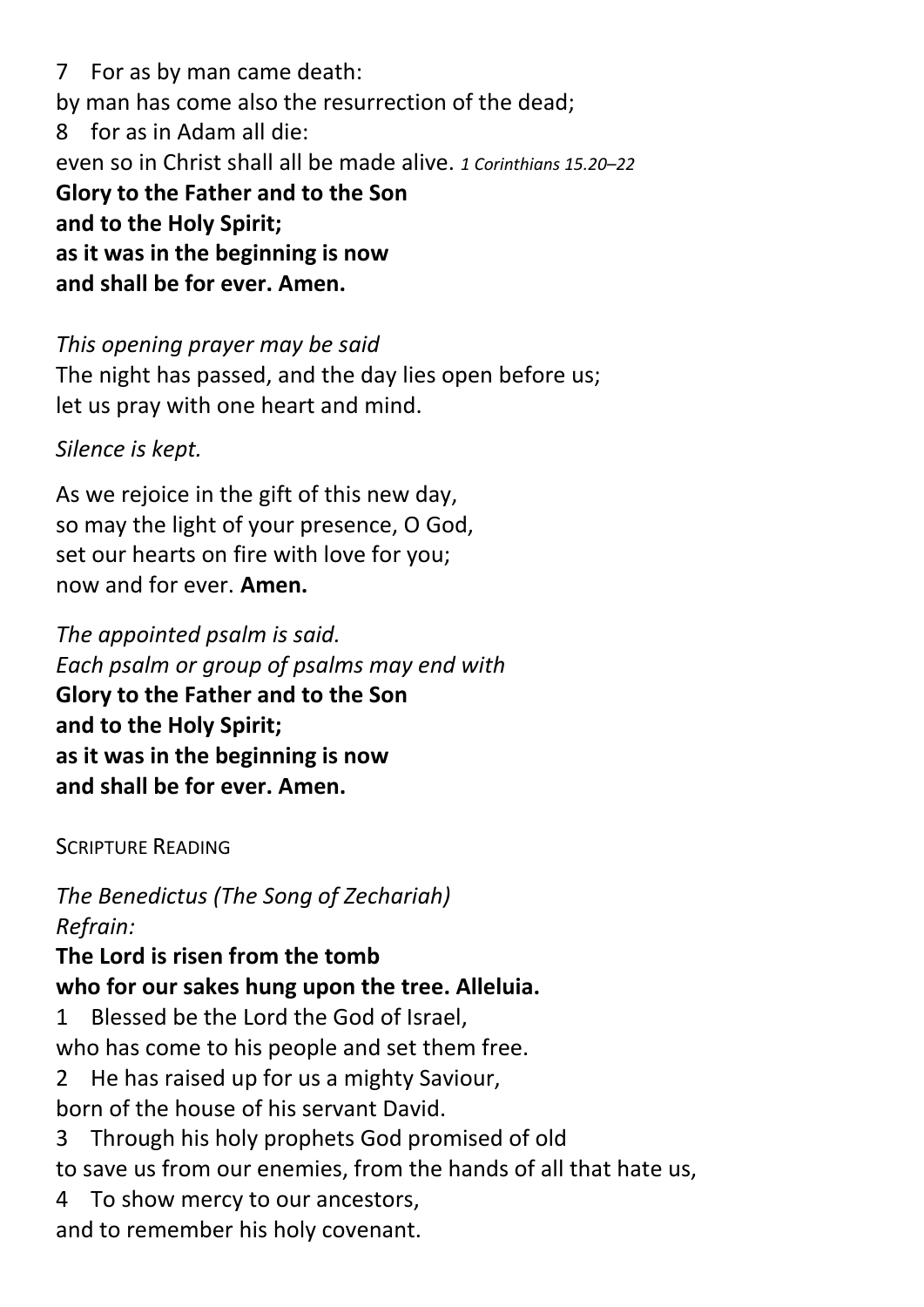5 This was the oath God swore to our father Abraham:

to set us free from the hands of our enemies,

6 Free to worship him without fear,

holy and righteous in his sight all the days of our life.

7 And you, child, shall be called the prophet of the Most High,

for you will go before the Lord to prepare his way,

8 To give his people knowledge of salvation

by the forgiveness of all their sins.

- 9 In the tender compassion of our God
- the dawn from on high shall break upon us,

10 To shine on those who dwell in darkness and the shadow of death,

and to guide our feet into the way of peace. *Luke 1.68-79*

**Glory to the Father and to the Son and to the Holy Spirit; as it was in the beginning is now and shall be for ever. Amen.**

**The Lord is risen from the tomb who for our sakes hung upon the tree. Alleluia.**

## PRAYERS

*These responses may be used* Lord, in your mercy **hear our prayer.**

# *(or)*

Lord, hear us. **Lord, graciously hear us.**

*Silence may be kept.*